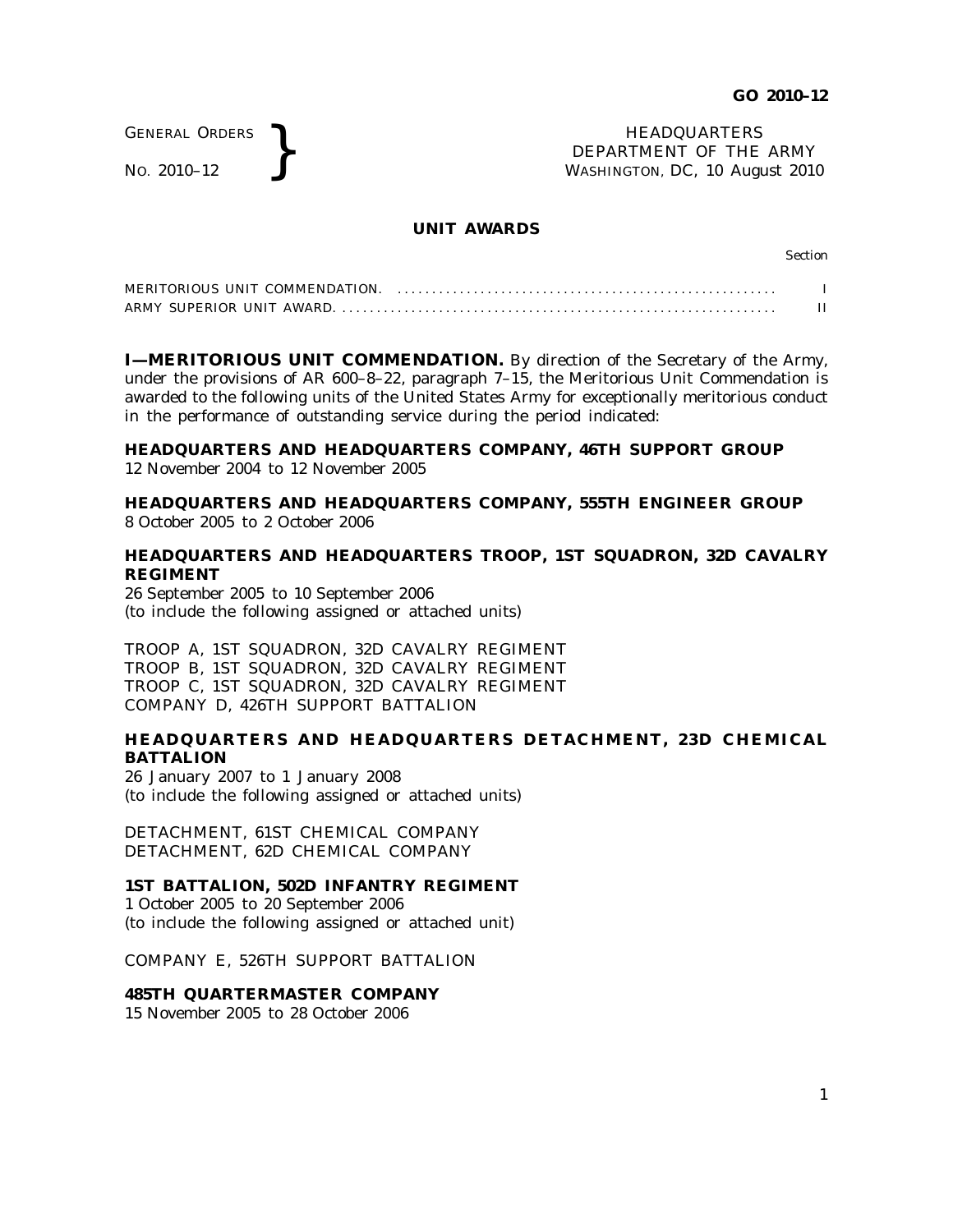### **DETACHMENT 3, 854TH ENGINEER BATTALION**

7 February 2004 to 6 February 2005

**II—ARMY SUPERIOR UNIT AWARD.** By direction of the Secretary of the Army, under the provisions of AR 600–8–22, paragraph 7–16, the Army Superior Unit Award is awarded to the following units of the Armed Forces of the United States for meritorious service in connection with difficult and challenging missions during peacetime:

## **HEADQUARTERS, 75TH DIVISION (TRAINING SUPPORT)**

1 February 2006 to 30 September 2006

## **HEADQUARTERS, HEADQUARTERS AND SERVICE COMPANY, 204TH MILITARY INTELLIGENCE BATTALION**

15 September 2005 to 15 August 2007 (to include the following assigned or attached units)

COMPANY A, 204TH MILITARY INTELLIGENCE BATTALION COMPANY B, 204TH MILITARY INTELLIGENCE BATTALION

# **HEADQUARTERS AND HEADQUARTERS BATTERY, 2D BATTALION, 1ST AIR DEFENSE ARTILLERY REGIMENT**

19 November 2006 to 19 November 2007 (to include the following assigned or attached units)

BATTERY A, 2D BATTALION, 1ST AIR DEFENSE ARTILLERY REGIMENT BATTERY B, 2D BATTALION, 1ST AIR DEFENSE ARTILLERY REGIMENT BATTERY C, 2D BATTALION, 1ST AIR DEFENSE ARTILLERY REGIMENT BATTERY D, 2D BATTALION, 1ST AIR DEFENSE ARTILLERY REGIMENT SERVICE BATTERY, 2D BATTALION, 1ST AIR DEFENSE ARTILLERY REGIMENT

## **HEADQUARTERS AND HEADQUARTERS COMPANY, U.S. ARMY PACIFIC**

1 January 2004 to 31 October 2006 (to include the following assigned or attached unit)

U.S. ARMY PACIFIC ACTIVITY

## **HEADQUARTERS AND HEADQUARTERS COMPANY, 2D BATTALION, 11TH INFANTRY REGIMENT**

1 October 2005 to 30 September 2006 (to include the following assigned or attached units)

COMPANY A, 2D BATTALION, 11TH INFANTRY REGIMENT COMPANY B, 2D BATTALION, 11TH INFANTRY REGIMENT COMPANY C, 2D BATTALION, 11TH INFANTRY REGIMENT

# **HEADQUARTERS AND HEADQUARTERS COMPANY, 412TH ENGINEER COMMAND**

1 July 2006 to 1 October 2007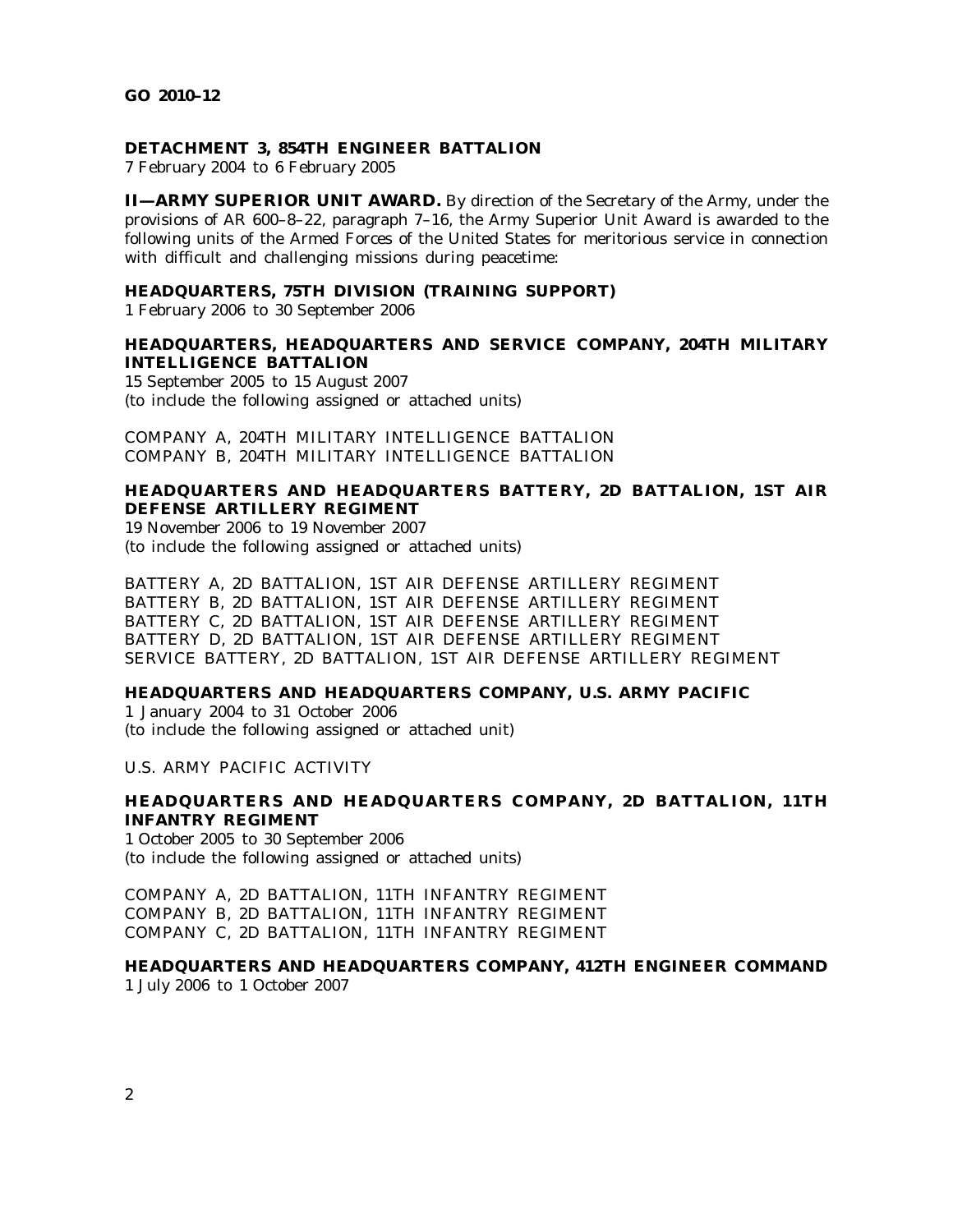# **HEADQUARTERS AND HEADQUARTERS DETACHMENT, 720TH MILITARY POLICE BATTALION**

1 December 2005 to 31 December 2006 (to include the following assigned or attached units)

26TH MILITARY POLICE DETACHMENT 1 December 2005 to 31 December 2006 64TH MILITARY POLICE COMPANY 1 December 2005 to 31 December 2006 110TH MILITARY POLICE COMPANY 29 October 2006 to 31 December 2006 178TH MILITARY POLICE DETACHMENT 1 December 2005 to 31 December 2006 401ST MILITARY POLICE COMPANY 1 December 2005 to 31 December 2006 410TH MILITARY POLICE COMPANY 1 December 2005 to 15 June 2006 411TH MILITARY POLICE COMPANY 1 December 2005 to 31 December 2006

# **DEPARTMENT OF SOCIAL SCIENCES, STAFF AND FACULTY, UNITED STATES MILITARY ACADEMY**

1 January 2007 to 5 November 2007

# EUROPEAN SPECIAL INVESTIGATION AND FRAUD FIELD OFFICE, **HEADQUARTERS AND HEADQUARTERS DETACHMENT, 202D MILITARY POLICE GROUP**

29 March 2006 to 29 March 2007 (to include the following assigned or attached units)

262D MILITARY POLICE DETACHMENT 286TH MILITARY POLICE DETACHMENT 515TH MILITARY POLICE DETACHMENT DETACHMENT, HEADQUARTERS AND HEADQUARTERS DETACHMENT, 5TH MILITARY POLICE BATTALION DETACHMENT, 1002D MILITARY POLICE BATTALION

**U.S. ARMY CENTER FOR HEALTH PROMOTION AND PREVENTIVE MEDICINE** 15 January 2006 to 14 January 2007 (to include the following assigned or attached units)

U.S. ARMY CENTER FOR HEALTH PROMOTION AND PREVENTIVE MEDICINE–EUROPE U.S. ARMY CENTER FOR HEALTH PROMOTION AND PREVENTIVE MEDICINE–NORTH U.S. ARMY CENTER FOR HEALTH PROMOTION AND PREVENTIVE MEDICINE–PACIFIC U.S. ARMY CENTER FOR HEALTH PROMOTION AND PREVENTIVE MEDICINE–SOUTH U.S. ARMY CENTER FOR HEALTH PROMOTION AND PREVENTIVE MEDICINE–WEST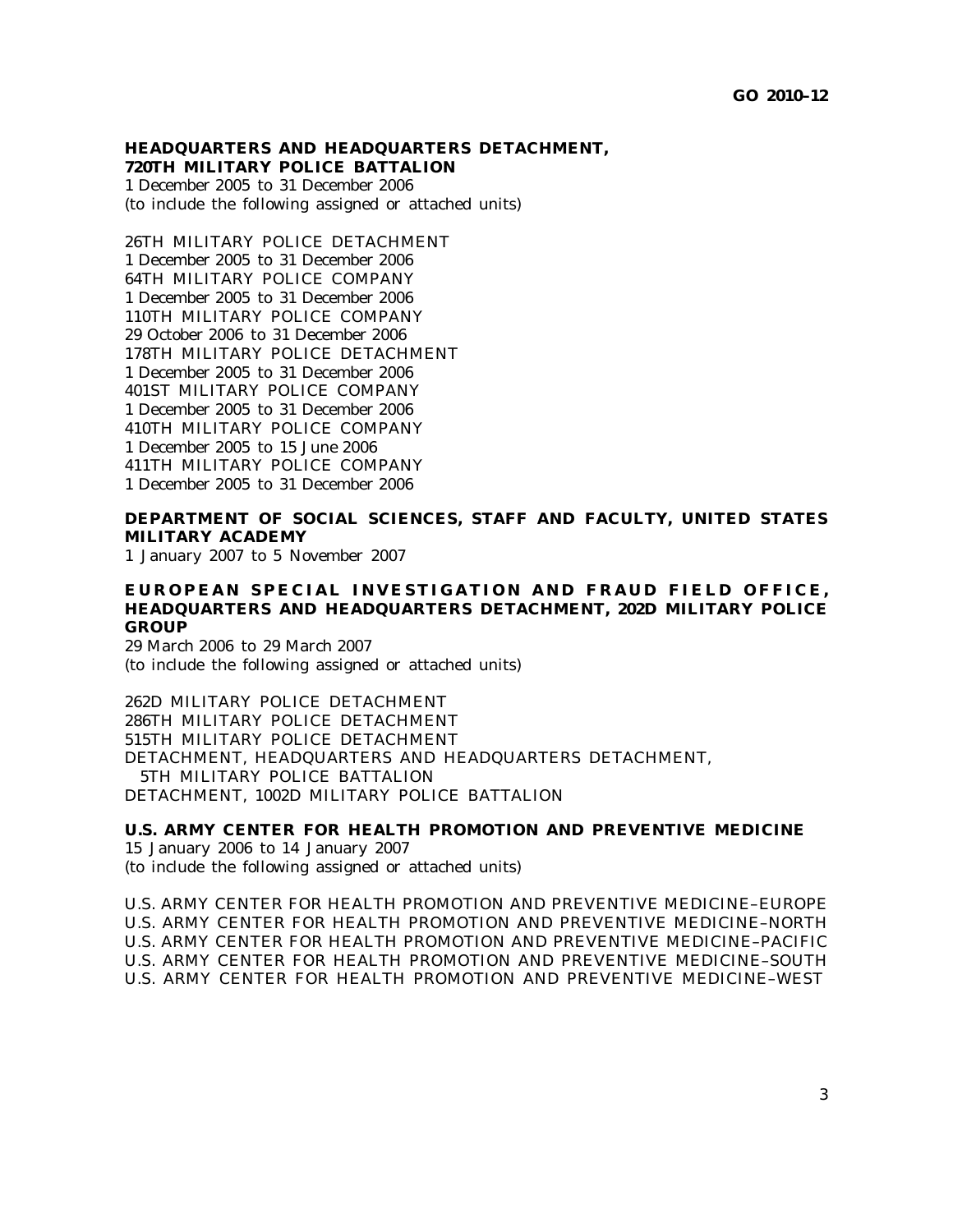# **U.S. ARMY COMMUNICATIONS-ELECTRONICS LIFE CYCLE MANAGEMENT COMMAND, SOFTWARE ENGINEERING CENTER**

1 January 2007 to 31 December 2007

#### **U.S. ARMY GARRISON, FORT CARSON**

14 July 2006 to 31 March 2008

## **U.S. ARMY GARRISON, FORT STEWART**

1 November 2004 to 1 February 2006

# **AVIATION CENTER LOGISTICS COMMAND, U.S. ARMY AVIATION AND MISSILE COMMAND**

1 January 2007 to 31 December 2007

# **INTEGRATED MATERIEL MANAGEMENT CENTER, U.S. ARMY AVIATION AND MISSILE COMMAND**

22 April 2007 to 21 April 2008

**88TH REGIONAL READINESS COMMAND** 1 October 2005 to 30 September 2006

**336TH FINANCE COMMAND** 20 August 2005 to 19 August 2006

**1ST BATTALION, 351ST REGIMENT** 15 May 2007 to 7 May 2008

## **1ST BATTALION, 426TH REGIMENT**

1 December 2005 to 30 November 2006

## **2D BATTALION, 358TH REGIMENT**

1 November 2005 to 31 January 2007

## **262D QUARTERMASTER BATTALION**

1 July 2006 to 30 June 2007 (to include the following assigned or attached unit)

DETACHMENT, U.S. ARMY QUARTERMASTER CENTER AND SCHOOL